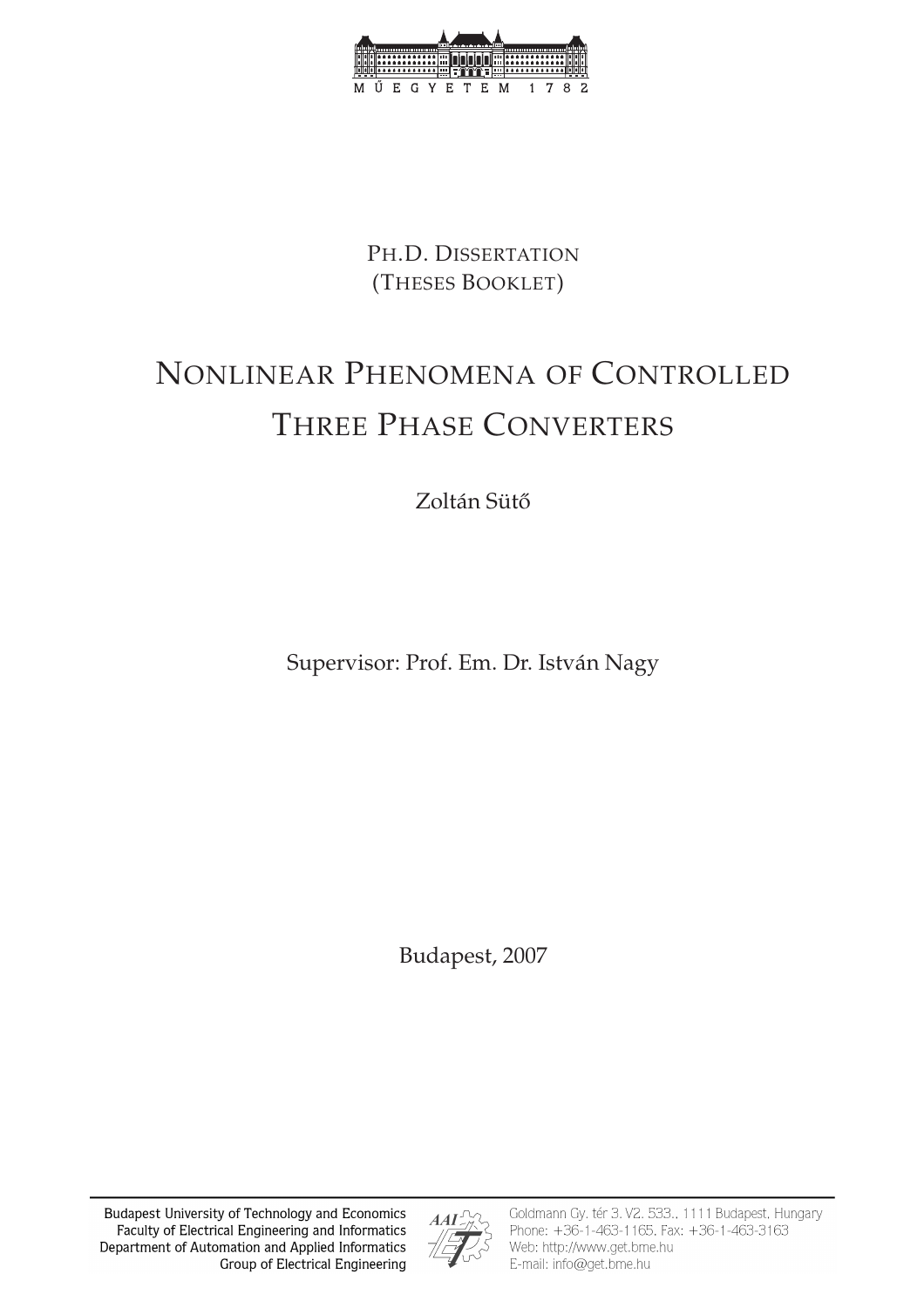#### I. PRELIMINARIES, MOTIVATION

At the end of 1980's, at the beginning of 90's, power electronics came to the front in the research of nonlinear dynamics. Nowadays, power electronic converters in some form are present almost everywhere in our life. Applications can be found in industrial, commercial and residential environments, ranging from gigawatt power systems to milliwatt battery management circuitry of portable systems. Power electronics exhibit a wide spectrum of nonlinearity increasing the chance of discovering new phenomena, bifurcation routes from regular states to chaos, thus providing the primary motivation to study power electronics in the context of nonlinear dynamics.

Earlier the scientific community has mainly concentrated on investigating various types of DC–DC converters. Depending on the kind of control and circuitry both generic types of bifurcations known from smooth systems and bifurcations due to the piecewise-smooth nature of these converters could be detected. The main outcome of the research on DC–DC conversion refers to the analysis of non-smooth Poincaré mapping functions and to the classification of their bifurcation routes, the various types of border-collision bifurcations.

Almost in parallel with the start of nonlinear study of DC–DC converters, the *strange* behaviors of an induction motor fed by a three-phase, two-level, full-bridge Voltage Source Converter (VSC) equipped with a novel adaptive hysteresis current controller have directed the developer's curiosity, and opened a new research. I could have joined to this work in a quite early phase. DC–DC converters are widely applied in the industry, this fact and the relative simplicity of their analytical descriptions are the main reasons why they have a distinguished role in the field of nonlinear dynamics. However, the other quite important segment of power processing performed by three-phase energy converters is studied much less from such point of view. The inherent complexity of the mathematical description of these systems in spite of their topological simplicity have turned the researchers' attention mainly to the simpler DC– DC and single-phase AC–DC or DC–AC conversion.

## II. THE STUDIED SYSTEMS

The nonlinear characteristics of three, space vector based AC side control methods of the VSC is explored in the dissertation. Depending on the control strategy bidirectional power flow can be ensured in the VSC, it can be operated either as AC–DC or DC–AC converter. The range of applications is wide, numerous examples can be instanced from variable speed AC drives to active filtering or power quality conditioning. The main objectives of the research are

• to direct the attention of the engineers using in many applications such systems to their possible undesired states,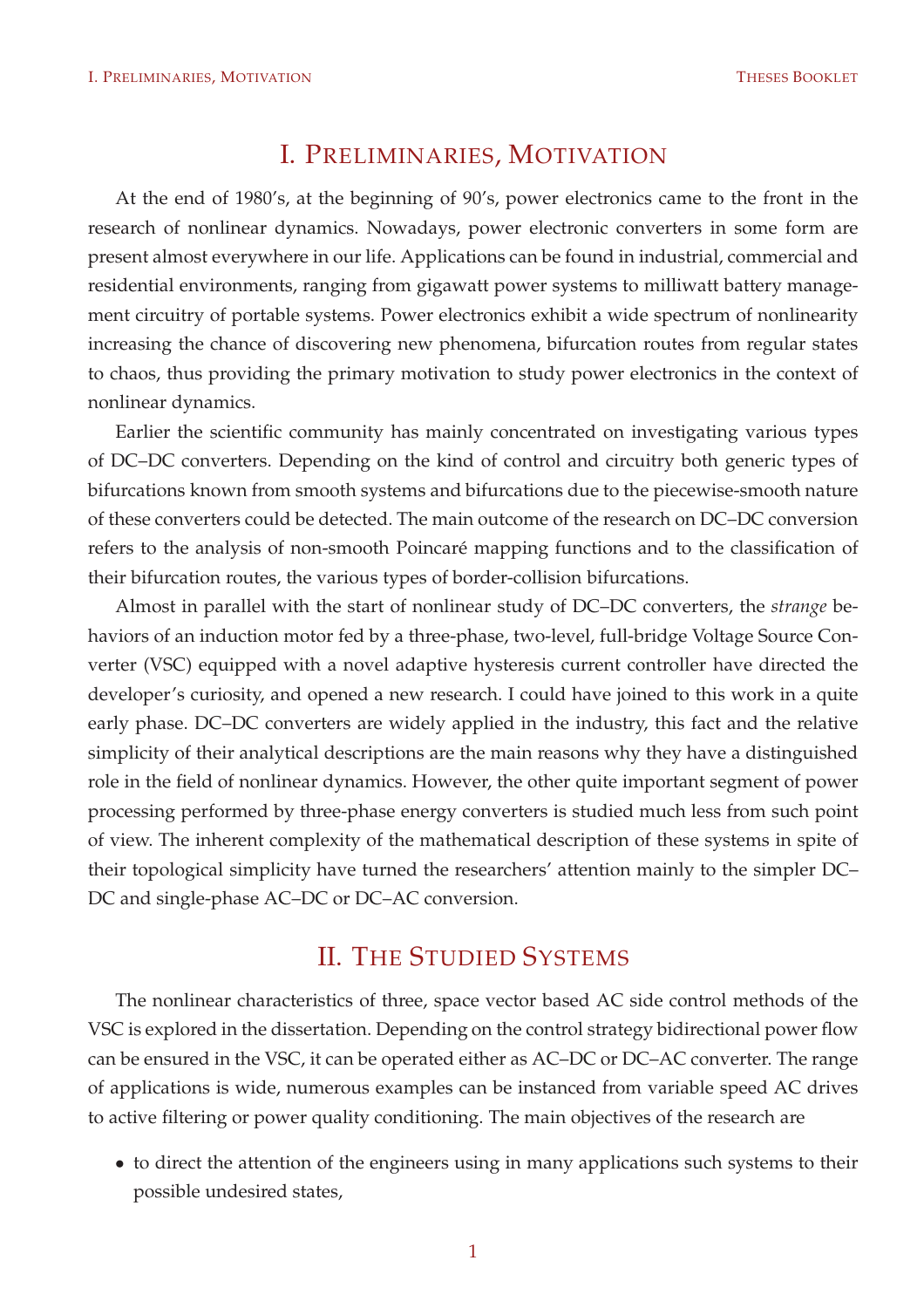

Figure 1. Direct Torque Control (DTC). (a) Selection of voltage vectors to increase/decrease the controlled variables. (b) Basic scheme of DTC. (c) Two and three-level hysteresis comparators of the flux and torque error.

- to develop the tools for describing their nonlinear behavior, for designing the controllers and
- to verify the considerations by numerical and simulation results.

The power stage of VSC is modeled by an ideal switching matrix connected to DC voltage source and AC three-phase, symmetrical, sinusoidal voltage source through series *R*–*L* circuit. The simple AC side circuit can model either the three-phase AC mains or various AC machines under certain conditions, and it can be applied for investigating wide parameter ranges. The space vector representation of this power stage model was used uniformly for all the controlled VSC systems studied in this work.

Most power electronic systems are equipped with multiple-embedded control loops. In order to achieve the aim of the control, the inner control loop keeps changing the converter configurations by means of the electronic switches. The desired waveforms are produced by varying the duty-cycles, the active and inactive times of converter states, so the control must include somehow a Pulse-Width Modulation (PWM) algorithm.

Practically, two main categories of modulation schemes can be distinguished, closed-loop and open-loop ones. In case of a closed-loop modulation, the control and the switching pattern generation is integrated into one unit. Usually hysteresis based controllers or other essentially nonlinear controllers belong to this category. *The source of nonlinear phenomena originates in the free-running nature of these systems* where the periodic use of circuit configurations is not guar-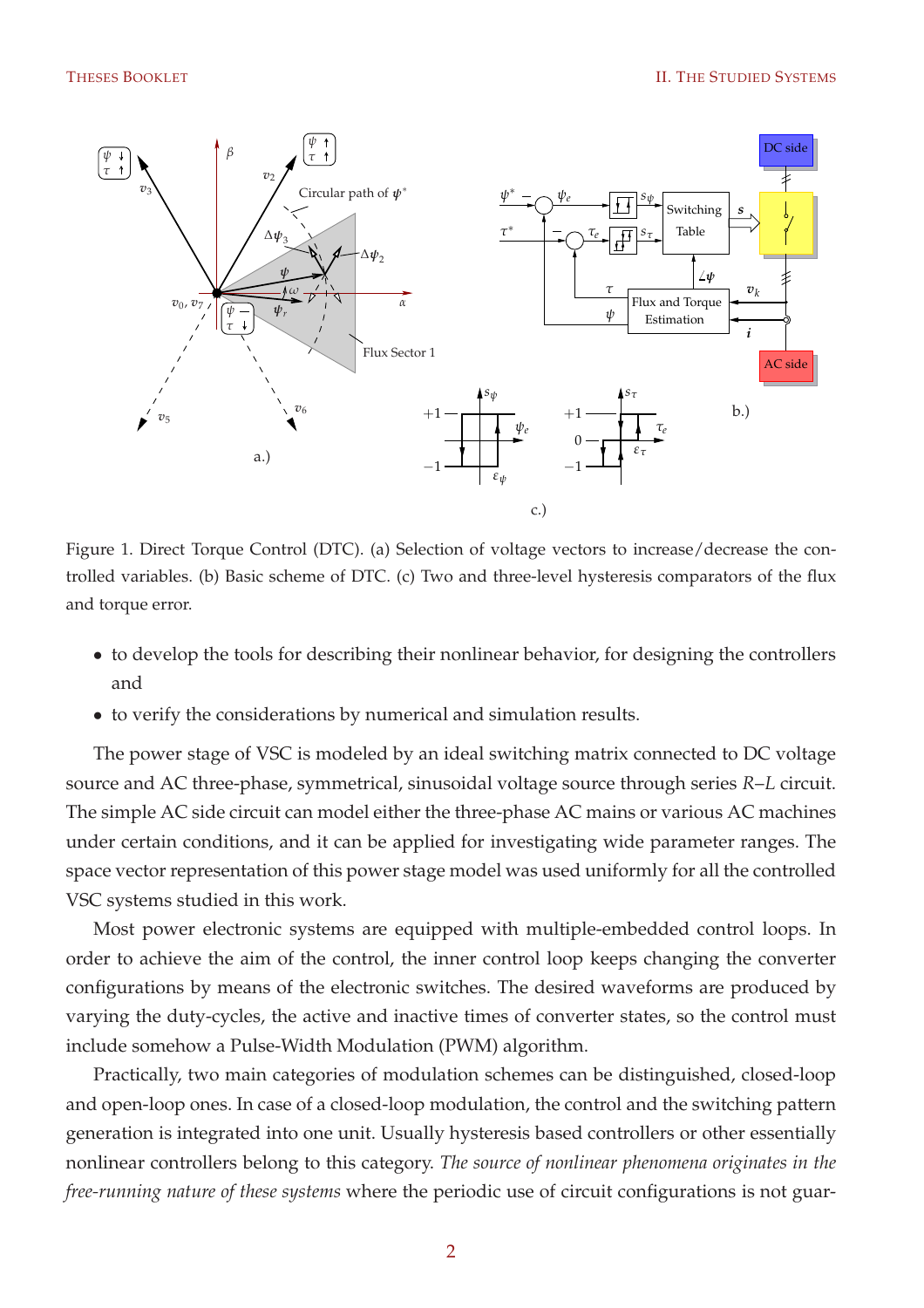

Figure 2. Field Oriented Control (FOC) of induction machine. (a) Space vectors in rotating *d*–*q* reference frame fixed to the rotor flux  $\psi_r$  of the machine. (b) Block diagram of FOC.

anteed. The non-periodic sequence of both the switching states and the switching time instants is typical. The switching frequency is varying here. A commonly used VSC system with closedloop modulation is the Direct Torque Controlled (DTC) induction machine (Fig. 1).

In the second case, the control task and the switching pattern generation is decomposed. The switching pattern is provided applying some kind of open-loop PWM algorithm operated usually with a fixed switching frequency and fixed sequence of switching states, but *the switching time instants in a modulation period are varying and depend on the state variables*. The control task is fulfilled by additional linear (mostly PI) controllers. Assuming a sufficiently high switching frequency, systems equipped with open-loop modulation can be analyzed by averaged models. In this case the nonlinear phenomena will not relate to the switching operation but to various nonlinearity terms embedded into the control loop, e.g. to saturations applied to avoid *over-modulation* of the PWM block. Field Oriented Control (FOC) of induction machines is conventionally applies an open-loop PWM modulator which is usually implemented by Space Vector Modulation (SVM) (Fig. 2).

The control methods under consideration were the following:

**ASP–HCC.** Firstly, a Hysteresis Current Control (HCC) algorithm operated with Adaptive Switching Pattern (ASP) was investigated applying *brute-force techniques*, that is, system trajectories starting from different initial conditions are calculated for as many times necessary to locate steady-states in the state space. The ASP–HCC algorithm applies two concentric hysteresis circles around the peak of the reference current space vector. The aim of implementing double hysteresis limits is the reduction of undesired switching op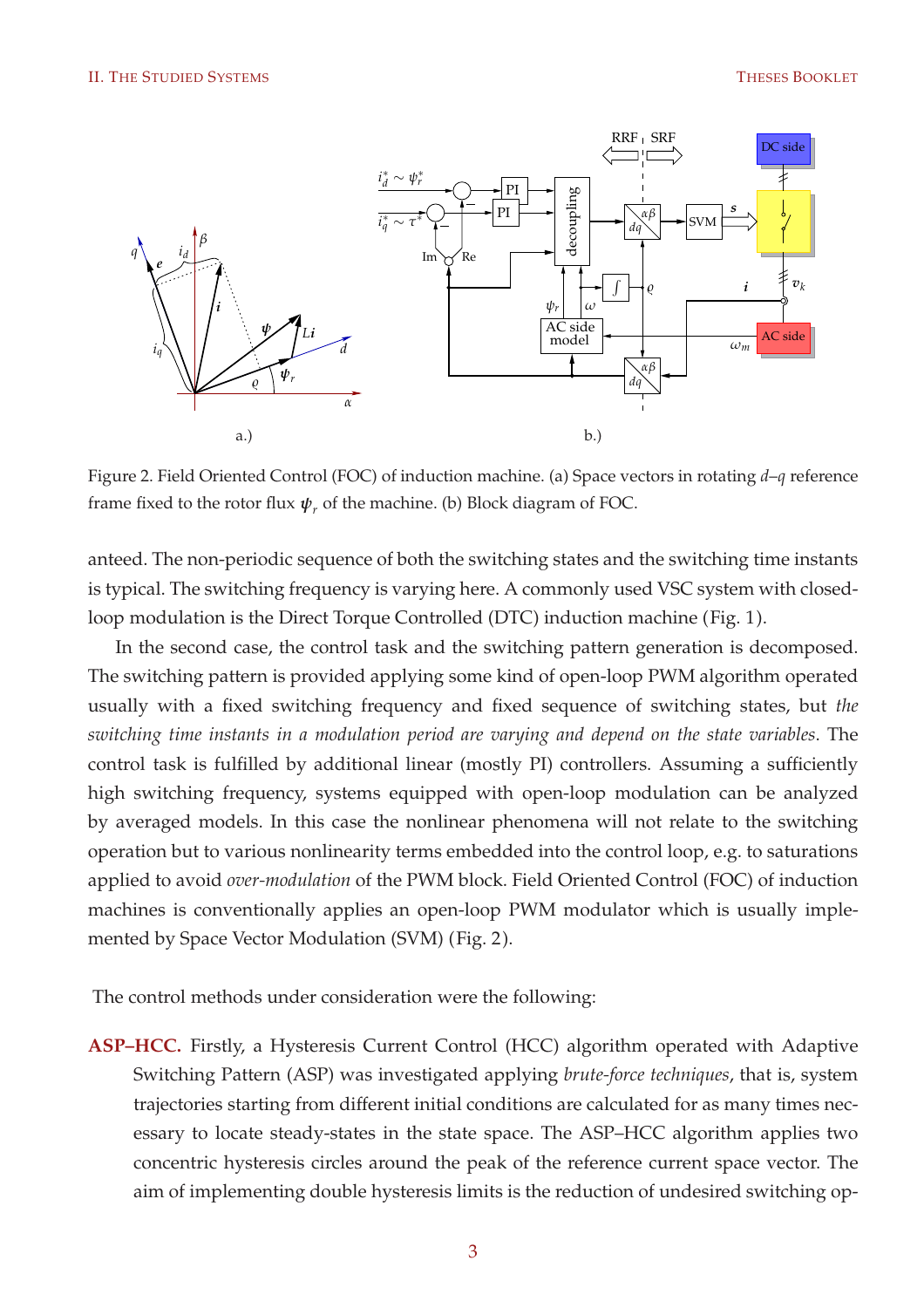erations like *double commutation* and the sequences of *fast switchings*.

- **DCC–SVM.** Secondly, a special complex Discrete-time Current Controller (DCC) equipped with a conventional Space Vector Modulation (SVM) was discussed. The *averaging approach* is applied to obtain approximate model of the system. The SVM controls the switching sequence and timing in VSC. Due to its inherently digital nature a discretetime controller is applied to force the three-phase AC currents tracking the symmetrical sinusoidal reference signals. DCC applies a special PI controller with complex coefficients, and a complex saturation function ensures the avoidance of over-modulation in the SVM.
- **DTC–IM.** Finally, again a hysteresis based control method, the classical Direct Torque Control (DTC) of Induction Machine (IM) was studied by constructing a *piecewise-defined iterated map* model. Since DTC is strongly nonlinear due to the hysteresis comparators, various nonlinear phenomena are expected. Note, that DTC is essentially an indirect way of current control, while the other two current control methods (ASP–HCC and DCC– SVM) are operated in rotating *d*–*q* reference frame, they can be considered as variants of FOC.

All studied control methods are discussed in single loop, the outer loops are supposed to be in steady-state.

#### III. NEW SCIENTIFIC RESULTS

**Thesis 1 (ASP–HCC).** *I have developed the novel ASP–HCC system applying vector approach and designed a numerical computing model to investigate on the system. I have shown that the time evolution of the state variables can move along periodic, subharmonic and chaotic orbits depending on the input variables, parameters and initial conditions. By means of numerical bifurcation analysis I have demonstrated three transitions between periodic and chaotic states: the period-doubling, the intermittency and a special period-adding phenomenon caused by discontinuity of the Poincaré mapping function (see chapter 4).*

The main goal of the research was to assist the application, design and optimization of the algorithm by exploring its nonlinear behaviors, characteristics. I have devised a numerical computation model suitable for investigating wide parameter ranges. The analytic solution of state equations between two sudden structure changes of the converter was applied. After determining the time instants of structure changes numerically, trajectories, stroboscopic Poincaré sections and bifurcation diagrams were caclulated by the numerical model. For the sake of better comprehension of the bifurcation phenomena I have calculated the averaged largest Lyapunov exponent based on the change of euclidean distance between trajectories.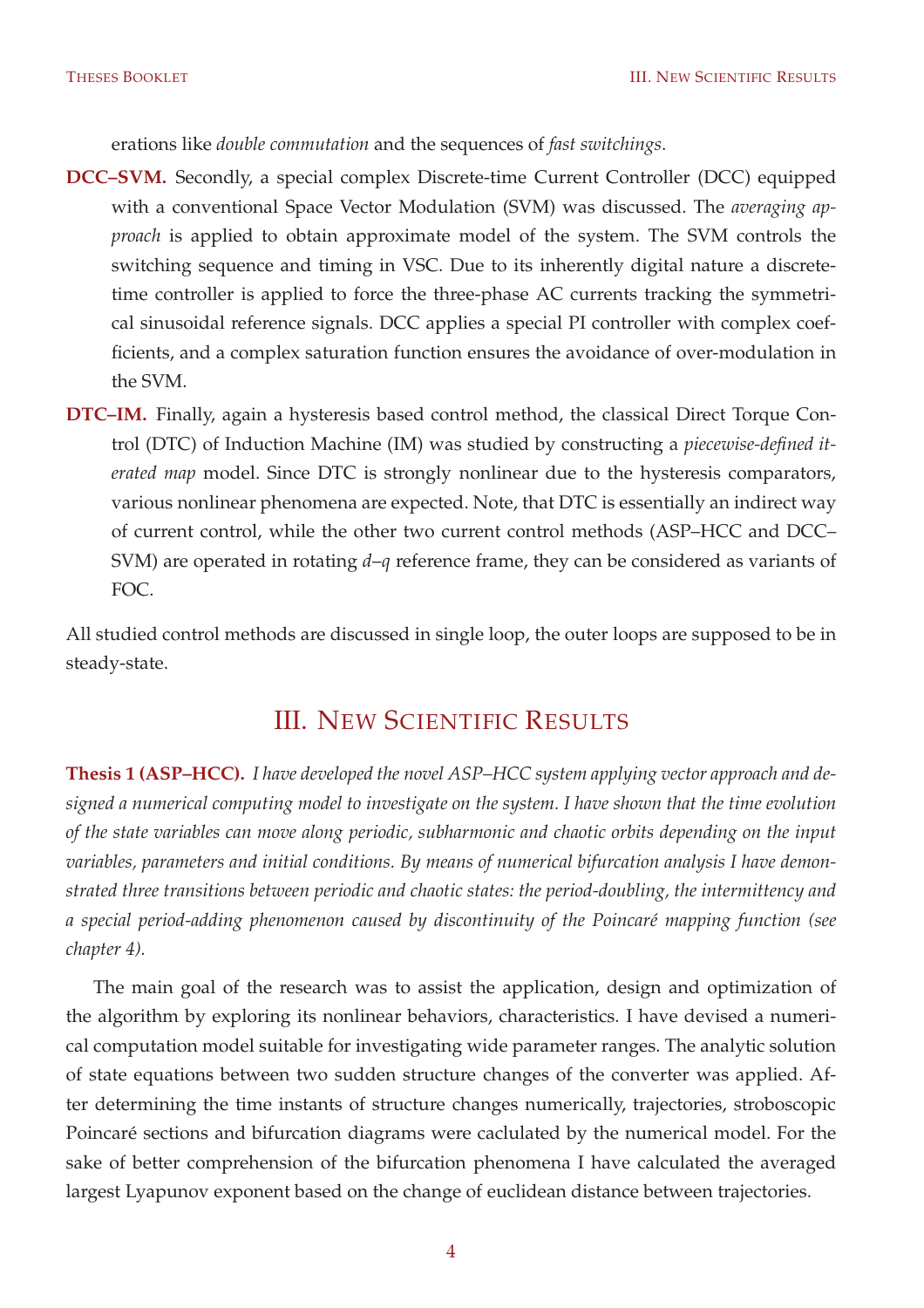I have shown that the state variables of the system can exhibit periodic, subharmonic and chaotic trajectories. Period-1 state is considered with the sixth of the period of AC side input voltage. I have experienced two types of chaotic states: (i) the trajectories move nearby the periodic track, the switching states are locked to periodic pattern, but the sequence of switching time instants is chaotic; (ii) both the switching pattern and the sequence of switching time instants change aperiodically. I have used as main control or rather bifurcation parameter the ratio of radii of the concentric hysteresis circles. Numerous nonlinear phenomena were observed: the system exhibits extremely complex operation, the abrupt, sudden changes are frequent, often multiple stable limit sets exist at the same parameter settings.

I have studied the following bifurcation routes to chaos: (i) the period-doubling cascade well known from many other research fields, (ii) the intermittency, and (iii) a special periodadding phenomenon. I have verified the validity of some characteristic features of the perioddoubling cascade in our case, such as Feigenbaum constant, self similarity attribute, band splitting law and so on. The period-doubling cascade appears locally in quite narrow parameter regions. Changing the bifurcation parameter the system usually leaves the region by intermittent behavior, when two unstable states alternate, e.g. a periodic state is cyclically interrupted by chaotic bursts. Along the third studied bifurcation process, the system state becomes chaotic through successive period-adding scenario. A 1-dimensional (1D) piecewise-linear discontinuous iterated map was constructed in order to understand the background processes along the bifurcation route (see also this kind of iterated map in Thesis 3). The 1D iterated map approximate well the behavior of the system in the corresponding parameter area.

**Thesis 2 (DCC–SVM).** *I have developed an approximate and an accurate discrete-time model for both analytical and numerical study of a novel DCC–SVM system with complex PI parameters. The main nonlinearity stems from the complex saturation function resulting in two undesired fixed points. After determining the fixed points and their stability I have given design criteria for the controller parameters to avoid undesired fixed points. I have determined the basins of attractions for the fixed points. I have performed bifurcation analysis applying both analytical and numerical methods: saddle-node, saddlesaddle bifurcations of fixed points, saddle-node bifurcation of limit cycles, chaotic attractor and chaotic transient together with boundary crisis, furthermore homoclinic bifurcations of saddles are presented in chapter 5.*

The main goal was to develop a discrete-time model of the system in order to obtain more efficient tools for describing the nonlinear phenomena analytically, and for designing the discrete-time PI regulator. The system is approximated by averaging the fast switching operations caused by the modulation. After that, the approximate model contains only the complex saturation nonlinearity. I have applied both analytical and numerical methods to the study and interpretation of nonlinear phenomena. I have calculated the fixed points of the model and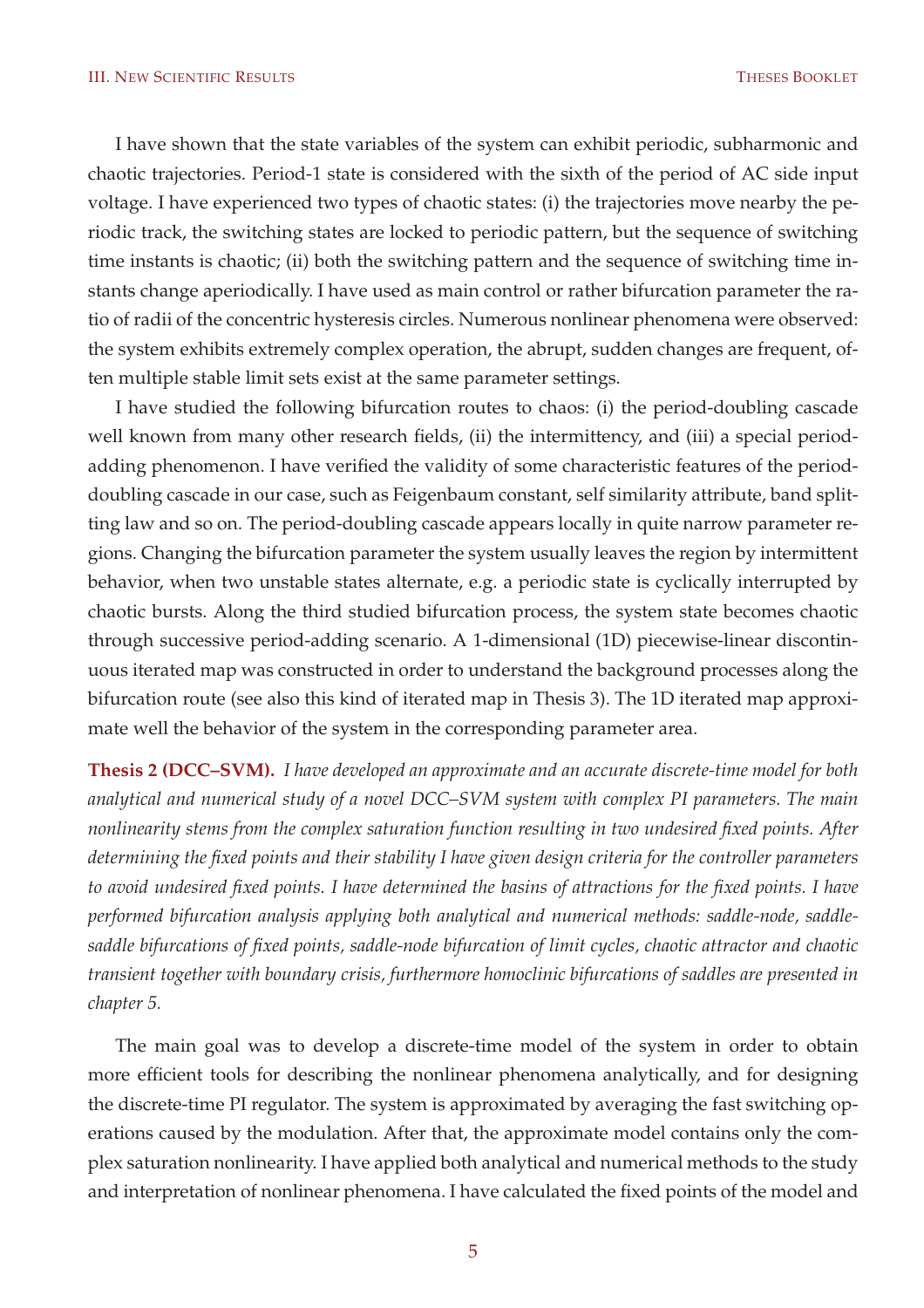their eigenvalues based on the Jacobian matrix in order to: (i) perform further stability analysis, (ii) determine the dynamics of fixed points and (iii) design the controller. I have plotted bifurcation diagrams, phase portraits and Poincaré sections. Numerical results were presented to verify the theoretical consideration, to offer insight into the various nonlinear phenomena, bifurcations and to show the basin of attraction of the desired fixed point.

I have carried out bifurcation analysis by changing the eigenvalues of the desired fixed point, that is, indirectly the complex coefficients of the PI regulator, both in the stable and in the unstable region. I have shown that in some regions of the controller parameters, even when the "linear" system designed without the saturation function is stable, different steady-states, fixed points or limit cycle (quasi-periodic state in the stationary reference frame) can develop by switching on the saturation. The system can meet the basic requirement, to generate approximately sinusoidal AC currents only by arriving into one fixed point out of the three ones obtained analytically. Usually large steps in the reference signals are required to jump over the boundary of basin of attraction belonging to the desired fixed point. The coexisting fixed points and limit cycles generate extreme large current magnitudes so these states must be avoided in practice. Design conditions were given to avoid the undesired operations of the system. One of the undesired fixed points is always a saddle point in the state space, while the other one can be node, spiral node or saddle point. This pair of points appear/disappear by a saddle-node or saddle-saddle bifurcation at the boundary of the existence region of the fixed points as the bifurcation parameter is changing. The limit cycles can appear by saddle-node bifurcations, when a stable and an unstable limit cycles develop. I have observed also homoclinic bifurcations. After the homoclinic connection of the stable and unstable manifolds of the saddle point, limit cycle appears/disappears. In unstable condition undesired fixed point, chaotic state and limit cycle can come about, but the results obtained in this region have mainly theoretical value rather than practical one. Although chaotic states stay nearby the sinusoidal reference, but the harmonic distortion is large. When the chaotic attractor collides with a saddle fixed point, or with an unstable limit cycle by changing the bifurcation parameter, the attractor disappear by a boundary crisis, and a chaotic transient develops.

**Thesis 3 (DTC–IM).** *I have derived a piecewise-defined, non-stroboscopic, discrete-time Poincaré map for the DTC–IM system which takes into account the fast switching operations. For this end the movement of the two controlled state variables, the stator flux linkage and the electric torque, within the hysteresis loop had to be determined. I have calculated the Jacobian matrix of the mapping function in order to determine the spectrum of the Lyapunov exponents. Periodic, subharmonic, chaotic and intermittent chaotic states along a bifurcation route caused by discontinuity of the Poincaré mapping function were detected. I have constructed a one-dimensional piecewise-linear discontinuous iterated map which provides analogous characteristics with the above bifurcation route (see chapter 6 and section 4.10).*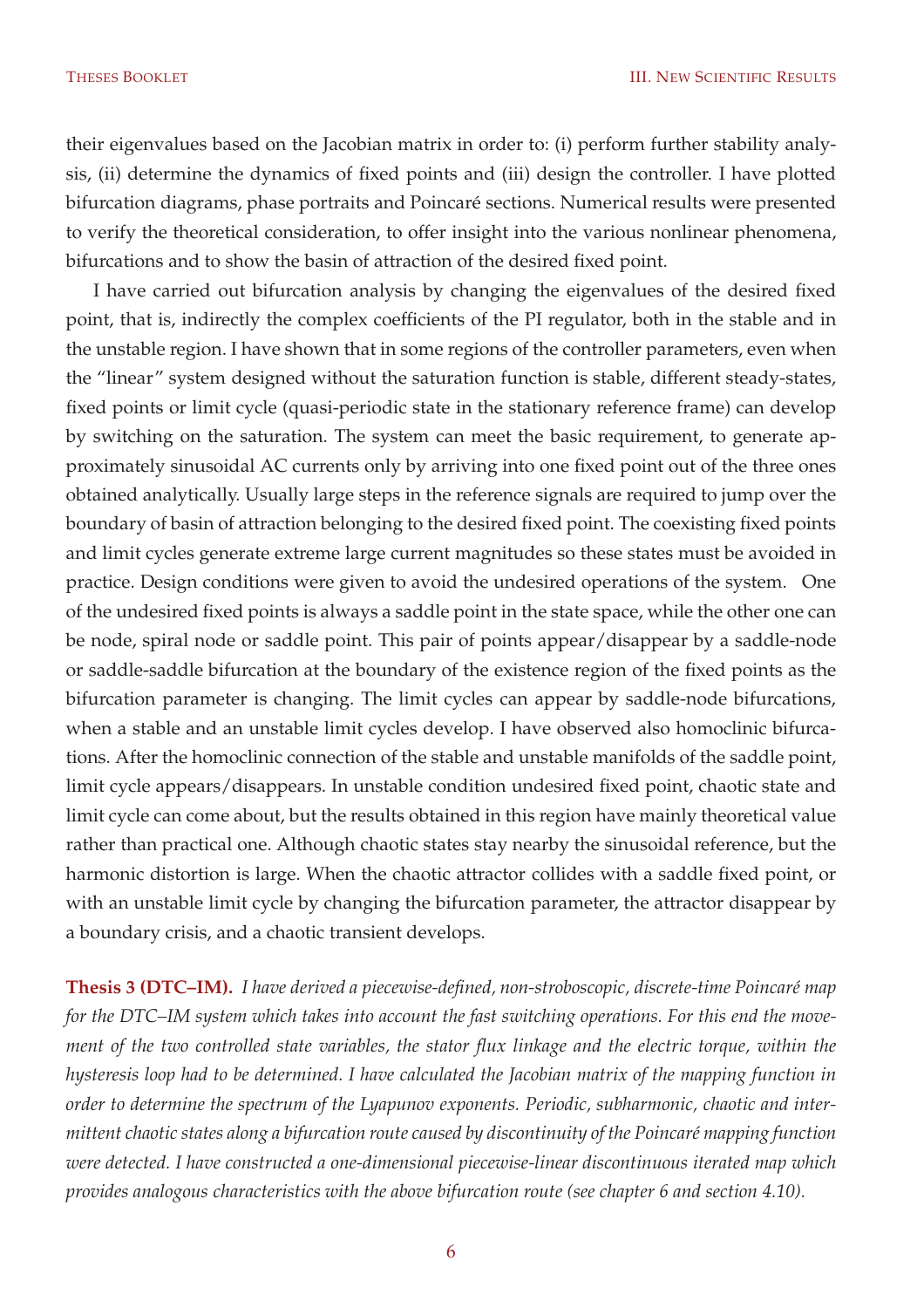#### III. NEW SCIENTIFIC RESULTS THESES BOOKLET

I have developed a Poincaré map in order to describe the variable structure processes of the classical DTC–IM. The main goal was twofold: (i) on the one hand, the design of control parameters (width of hysteresis bands) can be supported by obtaining a deeper insight into the operation of DTC–IM, (ii) on the other hand, the sudden changes of system states or bifurcations expected due to the strong nonlinearities can be detected and studied.

The developed Poincaré map calculates samples from the magnitude of the flux space vector and the electromagnetic torque, when the fictitious voltage vector perpendicular to the stator flux reaches a predefined position in the 60° width control sector between two adjacent active voltage vectors of the VSC. I have obtained the overall mapping function by cascading the switch-to-switch mappings between two consequtive structure changes of the system. The time instants of structure changes are given implicitly at the switch-to-switch maps, those are calculated numerically by a modified Newton-Raphson gradient method combined with interval bisection. The Jacobian matrix of the Poincaré map were determined simultaneously. I have calculated the spectrum of Lyapunov exponents from the Jacobian matrix applying the Gram-Schmidt orthonormalization method. Beside calculating and drawing bifurcation diagrams, trajectories, frequency spectra, Recurrence Plots were also presented based on the state vector reconstructed from the delayed Poincaré samples of a single selected state variable, from the samples of the torque error to reveal the possible states and bifurcation routes.

I have identified periodic, subharmonic, chaotic and intermittent chaotic states. The observed nonlinear phenomena evolve usually due to the complex discontinuous type of Poincaré map where the continuous sections are mostly linear. Sometimes trajectories are locked into smaller segments of the mapping functions where only a single discontinuity determines the operation of the system. I have analyzed a bifurcation route between periodic and chaotic states under such circumstances. In order to simplify the study I have constructed a one-dimensional (1D) piecewise-linear iterated map. The 1D map provides analogue behaviors with the system and it is able to explain some phenomena. Changing the iterated map parameters the special period-adding phenomenon observed in ASP–HCC can be explained (see Thesis 1 and section 4.10). The fixed point of the period-1 orbit moves on the stable region of the mapping function by the bifurcation parameter, the reference torque of DTC–IM, while it collides with the discontinuity, the border between two linear segments of the mapping function. At this border-collision bifurcation the fixed point disappears and high-order subharmonic state develops, which becomes chaotic after subsequent period-adding scenarios. The chaotic attractor collides with an unstable fixed point of the mapping function and loses its stability. After that, a new intermittent chaotic attractor evolves wandering in a wider segment of the state space.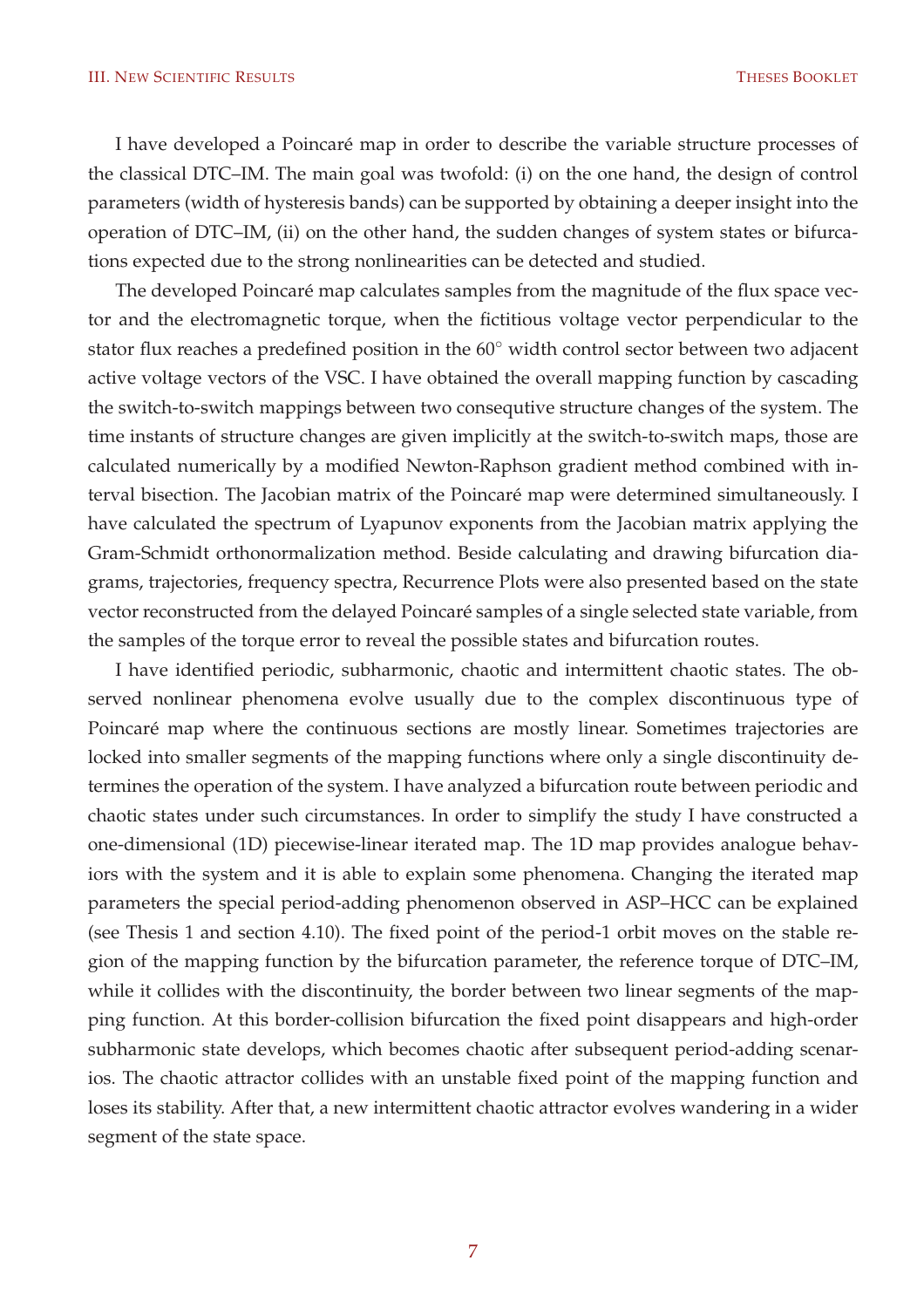### IV. FURTHER RESEARCH PLANS

Up to now the work mainly focused on exploring nonlinear phenomena of controlled VSC systems. The primarily goal of the research was the comprehension and explanation of strange phenomena, the systematic treatment of the numerous bifurcation routes by means of the theory of nonlinear dynamics. The three example systems have served as excellent practice in the application of some sophisticated investigation and modeling techniques in power electronics.

Future research should move toward much more practical exploitation of the know-how accumulated during this work. From practical points of view, the throughout mapping of the parameter space where undesired system states might occur is important, it can help us to avoid those states. if we understand additionally by theoretical investigations the background processes which are responsible for the phenomena we can design more effective control strategies. The studied systems have exhibited strange phenomena related to almost all areas of nonlinear dynamics, this kind of richness implies again further theoretical investigations.

In the hope of exploring new phenomena, new bifurcation processes, an obvious extension of the studied systems would be the application of more energy storages, the increase of degree of freedom. It can be accomplished by applying more sophisticated models at either the DC and/or at the AC side of VSC. The studies can be extended to the full model of induction machines or other AC machines e.g. the Permanent Magnet Synchronous Machine (PMSM). There is again an open question how sensitive the system behaviors to the estimation of motor parameters, the back-EMF voltage and so on. More operating regions like generating mode can be compared in the light of nonlinear dynamics. Further algorithms and other three-phase multi-level converters with more circuit structures can be tested. For example, in the case of ASP–HCC and DCC-SVM systems, being the AC current transformed to *d*–*q* reference frame, it implies the possibility to extend the study toward the application of field orientation. Of course, the above refinements of the models would give a better view to the physical systems, but at the same time might make the theoretical investigations more difficult, so a careful balancing between realistic and more abstracted models is crucial.

One of the disadvantages of hysteresis based control algorithms, like the ASP–HCC or the DTC–IM systems, is the variable switching frequency and the mostly aperiodic movement of system trajectories. From engineering point of view, usually the periodic state is preferred because here the system behaviors becomes predictable, the stress of switching components can be calculated, optimized. We have seen that the system state under hysteresis control can be even periodic. It gives ground for hope and encourages further research to find techniques locking the system trajectory into periodic states. Beside the periodic states subharmonic states are also detected. These states could cause problem if the frequency of the subharmonic variables comes close either to the mechanical resonance of the machine or the resonance of some

8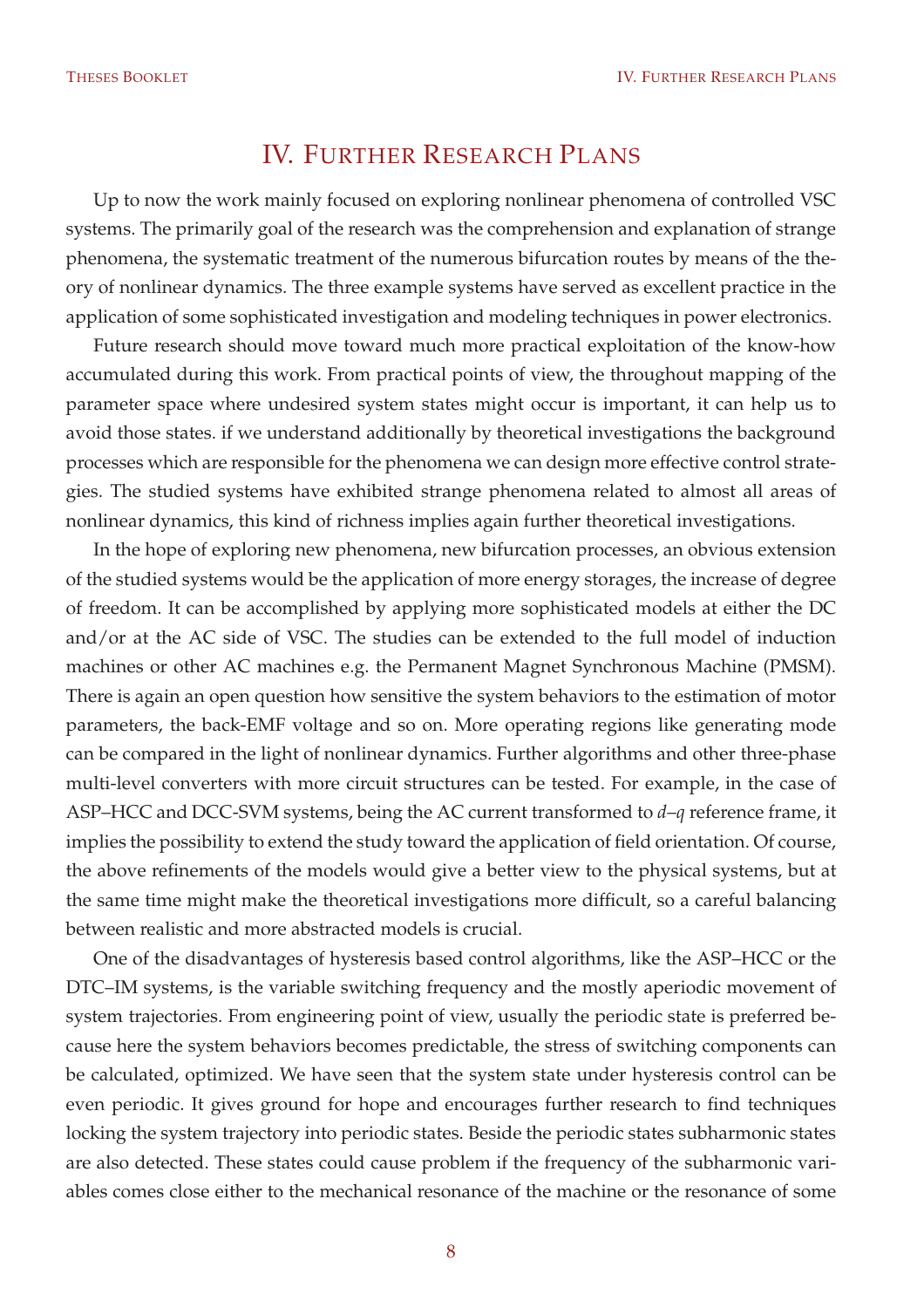electric circuit.

Another research can be opened to the application of the chaotic states. Some steps have been taken into the direction of comparing the various system states detected in the ASP–HCC system from the points of view of the number of switchings and harmonic content. Usually there is a relevant difference between the number of switchings of different system states developed at near parameter settings, but either the periodic or the chaotic state might be better from this point of view. Furthermore, the chaotic state might offer some benefits in Electromagnetic Compatibility (EMC) with its dispersed, broad-band spectrum. According to some of our observations the spectrum spikes are degreased in case of a chaotic trajectory, but the full energy contents is practically unchanged, chaos just rearrange the overall power in the spectrum. Further work is still needed to give convincing answers to the above questions.

#### AUTHOR'S PUBLICATIONS

- [1] I. Nagy and Z. Sütő, "Nonlinear phenomena in the current control of induction motors," in *Nonlinear Phenomena in Power Electronics: Bifurcations, Chaos, Control and Applications* (S. Banerjee and G. C. Verghese, eds.), section 7.4, pp. 328–338, New York, USA: IEEE Press, 2001.
- [2] Z. Sütő and I. Nagy, "Study of chaotic and periodic behaviours of a hysteresis current controlled induction motor drive," in *Applied Electromagnetics and Computational Technology II* (H. Tsuboi and I. Vajda, eds.), vol. 16 of *Studies of Applied Electromagnetics and Mechanics*, pp. 233–244, Amsterdam, The Netherlands: IOS Press, 2000.
- [3] Z. Sütő and I. Nagy, "Analysis of nonlinear phenomena and design aspects of three-phase spacevector-modulated converters," *IEEE Transactions on Circuits and Systems I: Fundamental Theory and Applications — Special Issue on Switching and Systems*, vol. 50, pp. 1064–1071, Aug. 2003. IF:0.642.
- [4] Z. Sütő and I. Nagy, "Nonlinear dynamics in current control converters," *Electronics*, International *Journal of University of Banjaluka*, vol. 5, no. 1–2, pp. 45–49, 2001.
- [5] I. Nagy, P. Korondi, Z. Sütő, T. Ruzsányi, and J. Móricz, "Investigation on insulation breakdown of field winding in turbine-generator fed from static exciter," *Electromotion*, vol. 8, no. 3, pp. 169–179, 2001.
- [6] Z. Sütő, I. Nagy, L. Backhausz, and K. Zabán, "Chaotic behaviour of current controlled voltage induction motor drive," *Elektrotechnika — Journal of the Hungarian Electrotechnical Association*, vol. 90, pp. 171–175, May 1997. Original title in hungarian: Áramszabályozott aszinkronmotoros hajtás kaotikus viselkedése.
- [7] Z. Sütő and I. Nagy, "Nonlinear dynamics and three-phase voltage source converters: Review," in *Proceedings of the 14th International Conference on Electrical Drives and Power Electronics (EDPE2007)*, (The High Tatras, Slovakia), pp. 1–12, Sept. 24–26, 2007. CD Rom ISBN: 978-80-8073-868-6.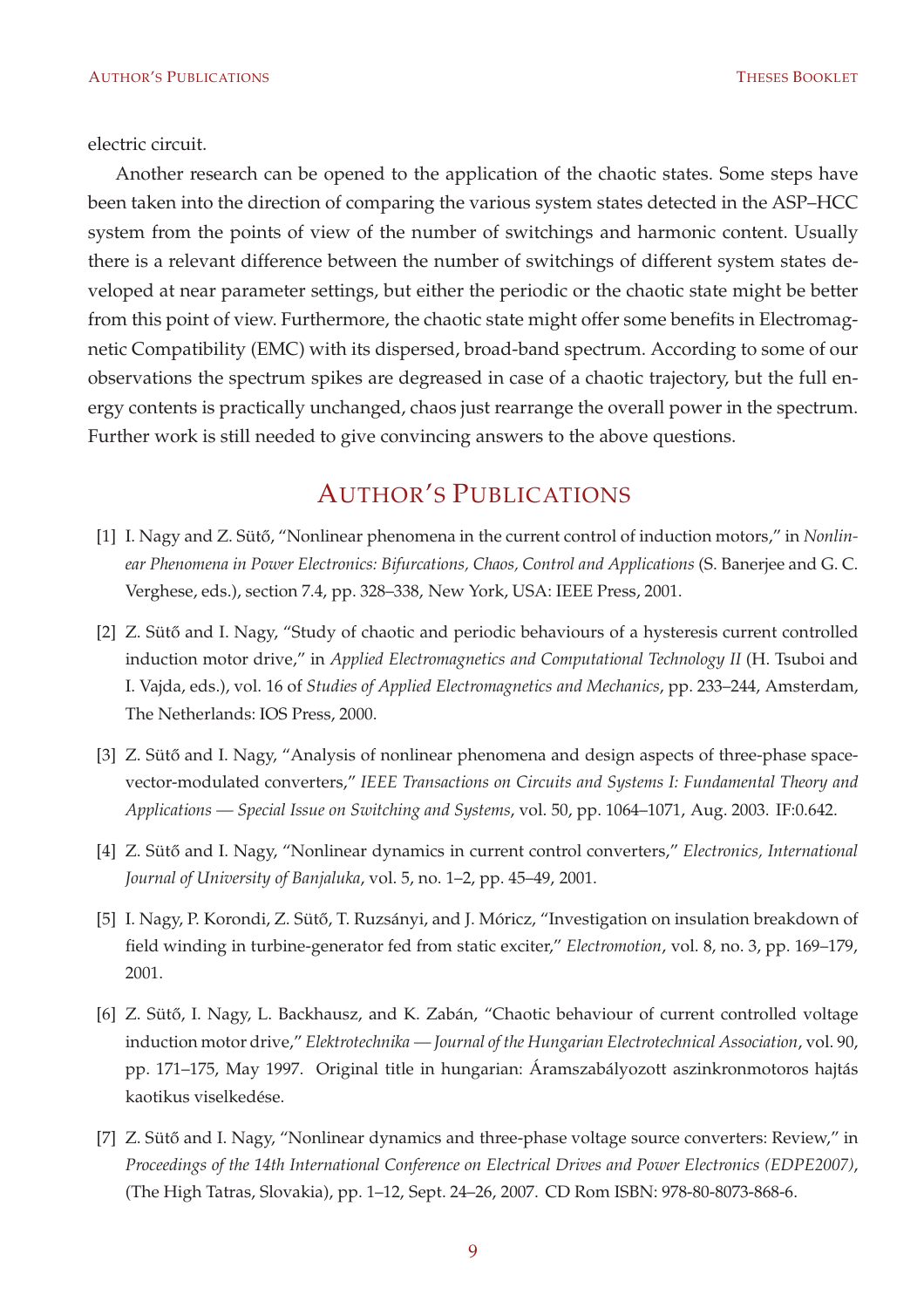- [8] Z. Sütő, I. Nagy, and E. Masada, "Nonlinear dynamics in direct torque controlled induction machines analyzed by recurrence plots," in *Proceedings of the 12th European Conference on Power Electronics and Applications (EPE2007)*, (Aalborg, Denmark), Sept. 2–5, 2007. CD Rom ISBN: 9789075815108.
- [9] Z. Sütő, I. Nagy, and E. Masada, "Four possible states of direct torque controlled induction machines," in *Proceedings of the 9th International Conference on Electrical Machines and Systems (ICEMS2006)*, (Nagasaki, Japan), Nov. 20–23, 2006.
- [10] J. Hamar, I. Nagy, R. K. Jardan, and Z. Sütő, "Environmental-friendly electrical-energy by utilizing renewable and waste energy sources," in *Renewable Energy Conference and Exhibition 2006*, (Makuhari Messe, Chiba, Japan), Oct. 9–13, 2006.
- [11] Z. Sütő and I. Nagy, "Nonlinearity in controlled electric drives: Review," in *Proceedings of the IEEE International Symposium on Industrial Electronics (ISIE2006)*, (Montréal, Canada), pp. 2069–2076, July 9–13, 2006. CD Rom ISBN: 1-4244-0497-5.
- [12] Z. Sütő and I. Nagy, "Recurrence plot based study of direct torque controlled induction machines," in *Proceedings of the 1th IFAC Conference on Analysis and Control of Chaotic Systems (CHAOS'06)*, (Reims, France), pp. 121–126, June 28–30, 2006.
- [13] J. Hamar, Z. Sütő, and I. Nagy, "Signal processing by multimedia in nonlinear dynamics and power electronics: Review," in *Proceedings of the 13th World Enformatika Conference (WEC2006) — Transactions on Engineering, Computing and Technology*, vol. 13, (Budapest, Hungary), pp. 34–44, May 26–28, 2006. CD Rom ISBN: 975-00803-2-7, ISSN 1305-5313.
- [14] Z. Sütő and I. Nagy, "Bifurcation phenomena of direct torque controlled induction machines due to discontinuities in the operation," in *Proceedings of the IEEE International Conference on Industrial Technology (ICIT2005)*, (Hong Kong), Dec. 14–17, 2005. CD Rom ISBN:0-7803-9484-4.
- [15] P. Bartal, P. Bauer, J. Hamar, R. K. Járdán, P. Korondi, I. Nagy, Z. Sütő, K. Zabán, H. Funato, and S. Ogasawara, "Multimedia course for power electronics, nonlinear dynamics and motion control," in *Proceedings of the 2005 IEEE Power Electronics Education Workshop (PEEW2005)*, (Recife, Brasil), June 16–17, 2005. CD Rom ISBN: 0-7803-9002-4.
- [16] J. Hamar, R. K. Járdán, P. Korondi, I. Nagy, Zs. Sepa, Z. Sütő, K. Zabán, and H. Weiss, "Teaching and learning nonlinear dynamics by multimedia," in *Proceedings of the 8th International Conference on Modelling and Simulation of Electric Machines, Converters and Systems (ELECTRIMACS'05)*, (Hammamet, Tunisia), Apr. 17–20, 2005. CD Rom ISBN: 2-921145-51-0.
- [17] P. Bartal, J. Hamar, R. K. Járdán, P. Korondi, I. Nagy, Z. Sütő, K. Zabán, H. Funato, E. Masada, and S. Ogasawara, "Interactive e-learning multimedia software for teaching nonlinear dynamics, control in power electronics and motion control," in *Proceedings of the 2005 International Power Electronics Conference (IPEC-Niigata 2005)*, (Toki Messe, Niigata, Japan), pp. 757–764, Apr. 4–8, 2005. CD Rom ISBN: 4-88686-065-6.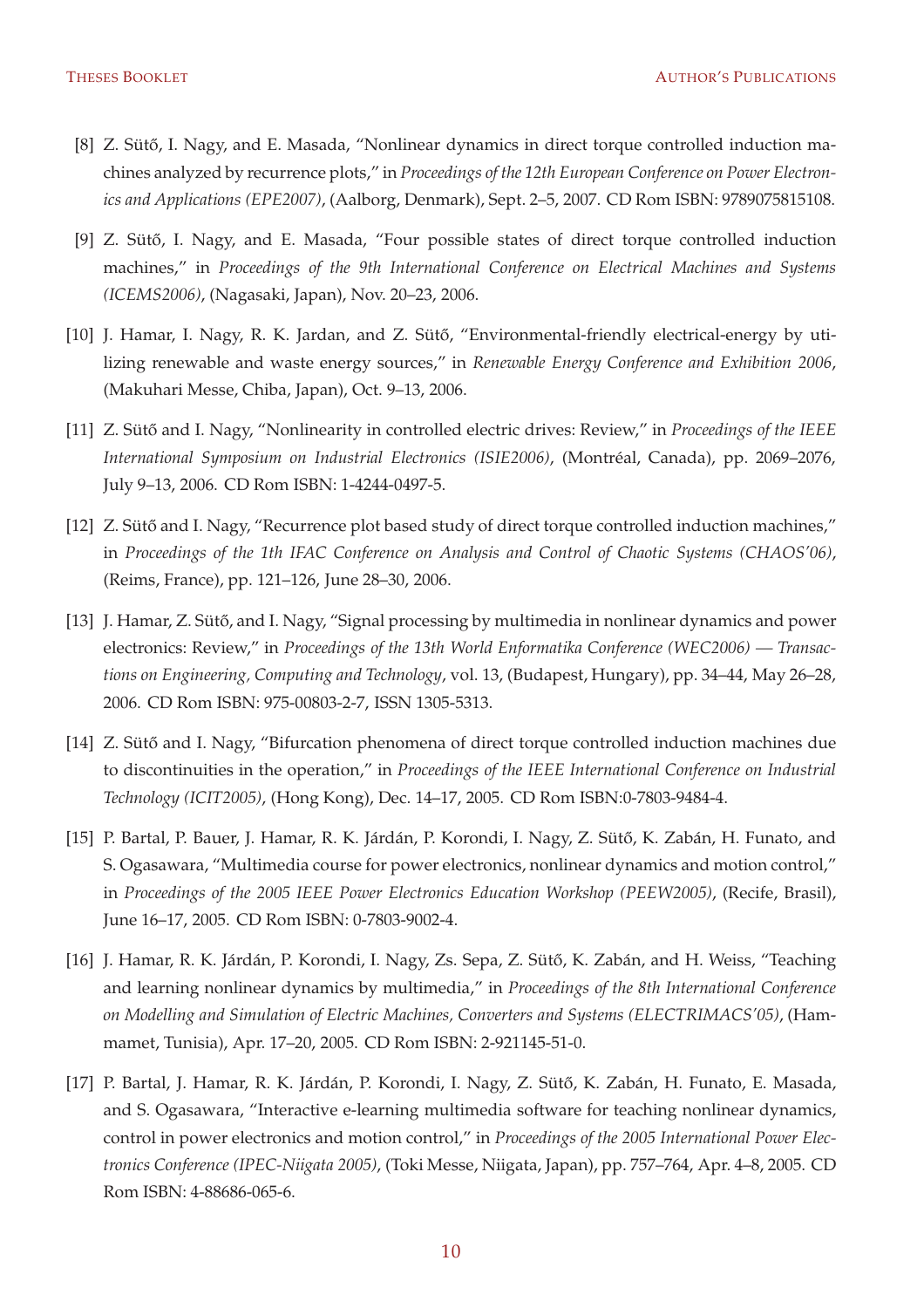- [18] Z. Sütő and I. Nagy, "Nonlinear analysis of direct torque controlled induction machines," in *Proceedings of the 35th Annual IEEE Power Electronics Specialists Conference (PESC'04)*, (Aachen, Germany), pp. 1348–1354, June 20–25, 2004. CD Rom ISBN: 07803-8400-8.
- [19] M. Bajnok, B. Buti, Z. Sütő, and I. Nagy, "Surprises stemming from using linear models for nonlinear systems: Review," in *Proceedings of the 29th Annual Conference on Industrial Electronics, Control and Instrumentation (IECON'03)*, vol. I, (Roanoke, Virginia, USA), pp. 961–971, Nov. 2–6, 2003. CD Rom ISBN:0-7803-7907-1.
- [20] Z. Sütő and I. Nagy, "Study of nonlinear dynamics of current controlled converter embedded in a general approach of variable structure systems," in *Proceedings of the 10th European Conference on Power Electronics and Applications (EPE2003)*, (Toulouse, France), Sept. 2–4, 2003. CD Rom ISBN:90- 75815-07-7.
- [21] Z. Sütő and I. Nagy, "Design conditions for space vector modulated three-phase converter to avoid instability," in *Proceedings of the IEEE International Conference PowerTech2003*, (Bologna, Italy), June 23–26, 2003. CD Rom ISBN:0-7803-7968-3.
- [22] Z. Sütő and I. Nagy, "Saddle-nodes and coexisting attractors in three-phase space vector modulated converters," in *Proceedings of the IEEE International Conference on Industrial Technology (ICIT2002)*, vol. II, (Bangkok, Thailand), pp. 1061–1066, Dec. 11–14, 2002.
- [23] Z. Sütő and I. Nagy, "Bifurcation phenomena in three-phase space vector modulated converters," in *Proceedings of the International Conference EPE-PEMC2002*, (Cavtat-Dubrovnik, Croatia), Sept. 9– 11, 2002. CD Rom ISBN: 953-184-047-4.
- [24] Z. Sütő and I. Nagy, "Nonlinear phenomena in three-phase hysteresis controlled converters," in *Proceedings of the 11th International Symposium on Power Electronics (Ee2001)*, (Novi Sad, Yugoslavia), pp. 116–120, Oct. 31–Nov. 2, 2001.
- [25] Z. Sütő and I. Nagy, "Nonlinear dynamics in two and in four energy storage hysteresis controlled converter systems," in *Proceedings of the 14th International Conference on Electrical Drives and Power Electronics (EDPE2001)*, (The High Tatras, Slovakia), pp. 108–113, Oct. 3–5, 2001.
- [26] Z. Sütő and I. Nagy, "Periodic and chaotic responses of a controlled rectifier for telecommunication applications," in *Proceedings of the 3rd International Telecommunications Energy Special Conference (TELESCON2000)*, (Dresden, Germany), pp. 173–176, May 7–10, 2000.
- [27] Z. Sütő, I. Nagy, and E. Masada, "Period adding route to chaos in a hysteresis current controlled AC drive," in *Proceedings of the 6th International Workshop on Advanced Motion Control (AMC2000)*, (Nagoya, Japan), pp. 299–304, Mar. 30–Apr. 1, 2000.
- [28] Z. Sütő and I. Nagy, "Coexisting system states in a nonlinear current controlled ac drive," in *Proceedings of the 13th International Conference on Electrical Drives and Power Electronics (EDPE'99)*, (The High Tatras, Slovakia), pp. 94–99, Oct. 5–7, 1999.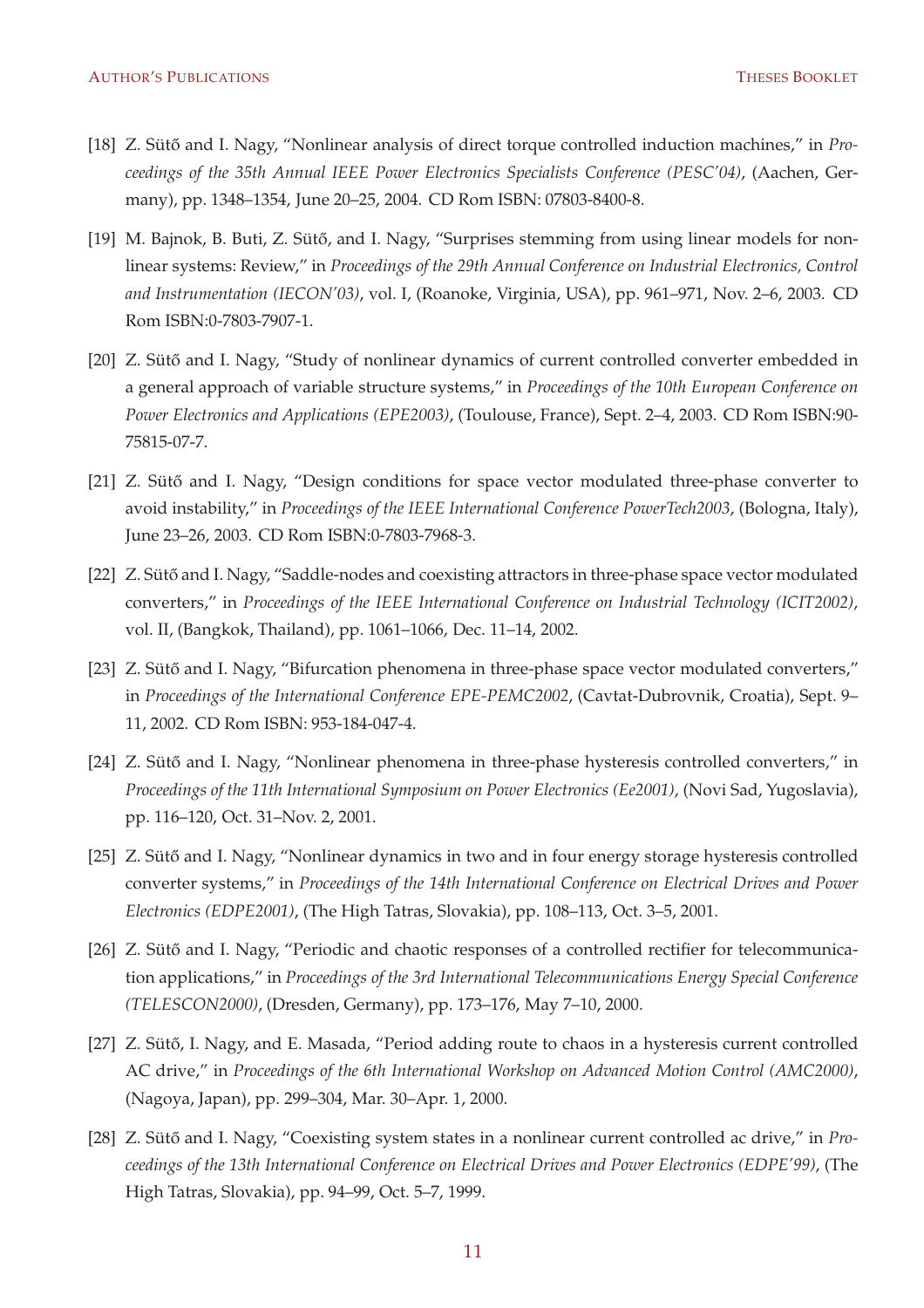- [29] Z. Sütő and I. Nagy, "Bifurcation due to discontinuity of return map in hysteresis current control of induction motor," in *Proceedings of the 6th International Conference on Modelling and Simulation of Electric Machines, Converters and Systems (ELECTRIMACS'99)*, vol. III, (Lisboa, Portugal), pp. 275– 280, Sept. 14–16, 1999.
- [30] I. Nagy, P. Korondi, Z. Sütő, T. Ruzsányi, and J. Móricz, "Insulation breakdown of field winding in turbine-generator fed from static exciter," in *Proceedings of the IEEE International Conference PowerTech'99*, (Budapest, Hungary), pp. 240–245, Aug. 29–Sept. 2, 1999.
- [31] Z. Sütő and I. Nagy, "Study of chaotic and periodic behaviours of a hysteresis current controlled induction motor drive," in *Proceedings of the 5th Japan-Hungary Joint Seminar on Applied Electromagnetics in Materials and Computational Technology*, (Budapest, Hungary), pp. 155–158, Sept. 24–26, 1998.
- [32] I. Nagy, P. Korondi, Z. Sütő, T. Ruzsányi, and J. Móricz, "Voltage stress of the rotor winding in turbine-generator furnished by thyristor exciter," in *CIGRÉ Session Papers, Group 11: Rotating Machines*, (Paris, France), pp. 1–6, Sept. 1998. 11-205.
- [33] Z. Sütő and I. Nagy, "Nonlinear phenomena in hysteresis current controlled three-phase converters," in *Proceedings of the 6th International Specialist Workshop on Nonlinear Dynamics of Electronic Systems (NDES'98)*, (Budapest, Hungary), pp. 299–302, July 16–18, 1998.
- [34] Z. Sütő, I. Nagy, and K. Zabán, "Nonlinear current control of three phase converter," in *Proceedings of the IEEE International Symposium on Industrial Electronics (ISIE'98)*, vol. 2, (Pretoria, South Africa), pp. 353–358, July 7–10, 1998.
- [35] I. Nagy and Z. Sütő, "Electronic motion control Chaos theory," in *Proceedings of First Conference on Mechanical Engineering (GÉPÉSZET'98)*, vol. 1, (Budapest, Hungary), pp. 184–188, May 28–29, 1998.
- [36] Z. Sütő, I. Nagy, and E. Masada, "Avoiding chaotic processes in current control of AC drive," in *Proceedings of the 29th Annual IEEE Power Electronics Specialists Conference (PESC'98)*, vol. 1, (Fukuoka, Japan), pp. 255–261, May 17–22, 1998.
- [37] I. Nagy, P. Korondi, E. Masada, Z. Puklus, and Z. Sütő, "Resonant converter as current generator," in *Proceedings of the 23th International Conference on Industrial Electronics, Control and Instrumentation (IECON'97)*, vol. 2, (New Orleans, United States), pp. 471–476, Nov. 10–14, 1997.
- [38] Z. Sütő, I. Nagy, and Z. Jákó, "Periodic responses of a nonlinear current controlled IM drive," in *Proceedings of the 7th European Conference on Power Electronics and Applications (EPE'97)*, vol. 3, (Trondheim, Norway), pp. 3.847–3.852, Sept. 8–10, 1997.
- [39] I. Nagy, P. Korondi, Z. Puklus, and Z. Sütő, "Asymmetrical operation of a new resonant DC-DC converter family," in *Proceedings of the 2nd International Symposium on Advanced Electromechanical Motion Systems (ELECTROMOTION'97)*, (Cluj-Napoca, Romania), pp. 54–59, May 8–9, 1997.